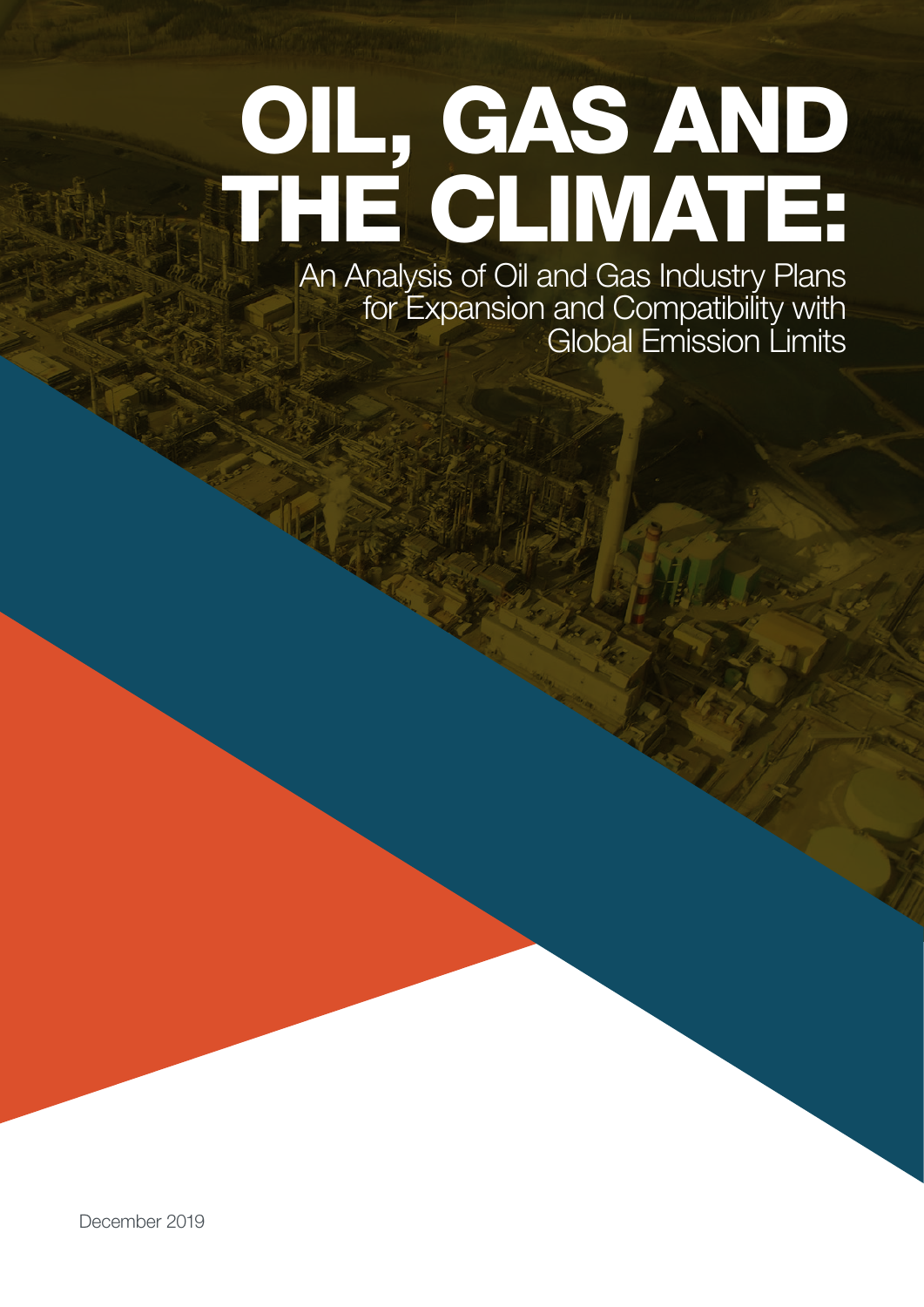*"It is the urgent responsibility and moral obligation of wealthy fossil fuel producers to lead in putting an end to fossil fuel development and to manage the phase-out of existing production."*

Quote from The Lofoten Declaration (lofotendeclaration.org), calling for leadership towards a phase out of fossil fuel production, signed by over 700 organisations in 80 countries.









milieudefensie











bservatorio | soberania energia





**W** Naturvernforbundet



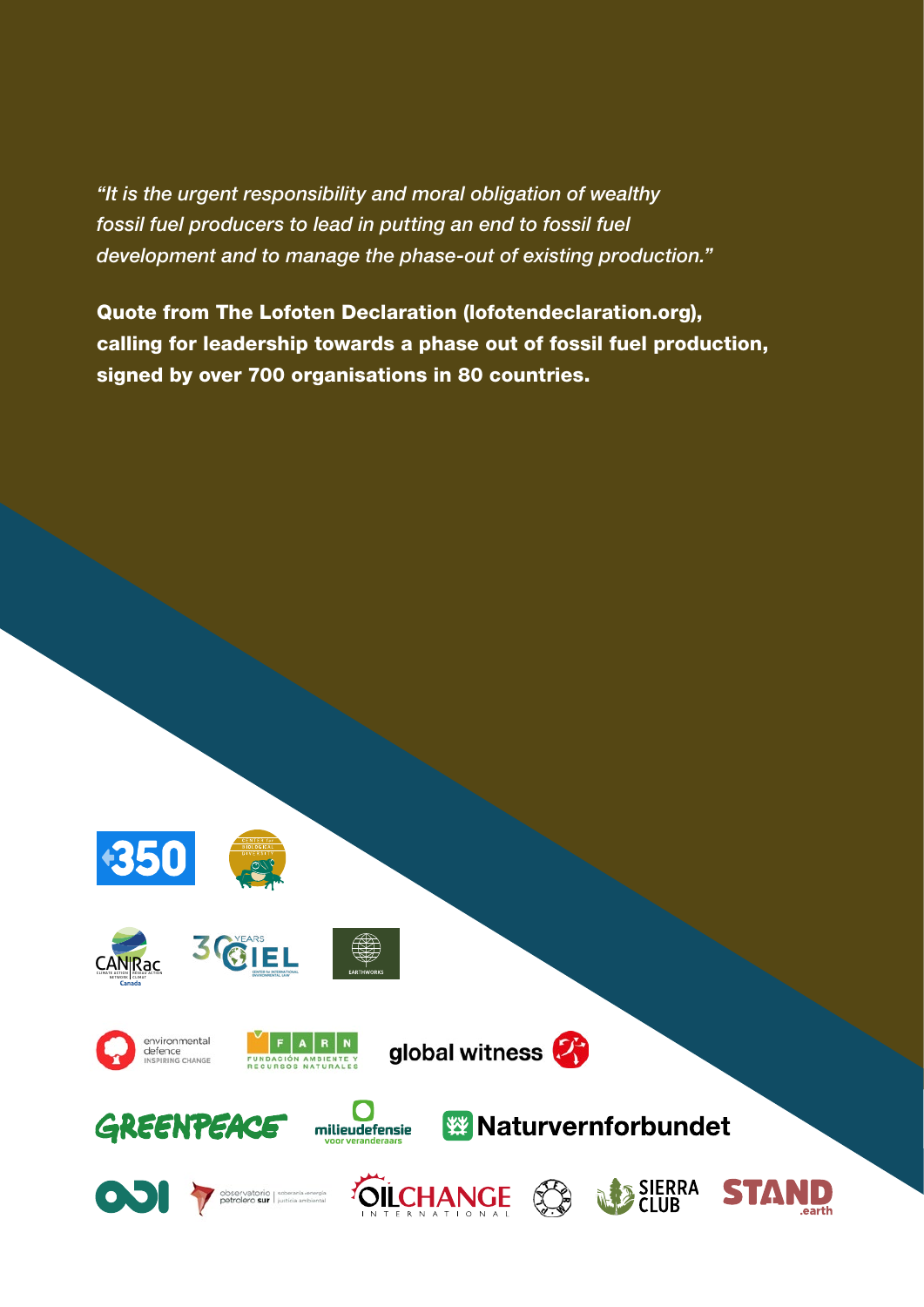| <b>EXECUTIVE SUMMARY</b>                                            |    |
|---------------------------------------------------------------------|----|
| Key Findings                                                        | 2  |
| Oil and Gas, and the Carbon Budget                                  | 3  |
| THE OIL AND GAS INDUSTRY PLANS TO INCREASE CARBON EMISSIONS         | 4  |
| Publicly Listed Companies are Largely Responsible                   | 5  |
| Companies with the Largest Expansion Plans                          | 5  |
| The Five-Year Threat: Oil and Gas Expansion Around the World        | 6  |
| <b>Country Profiles</b>                                             | 8  |
| A BETTER FUTURE IS POSSIBLE: PHASING OUT EXISTING AND               |    |
| <b>PLANNED OIL AND GAS EXTRACTION IS FEASIBLE AND JUSTIFIED</b>     | 11 |
| First Movers: Governments are Starting to Lead                      | 12 |
| <b>CONCLUSION: THE TIME FOR TRUE CLIMATE LEADERSHIP IS NOW</b>      | 13 |
| A Role for Civil Society                                            | 13 |
| Governments Need to Address the Threat of Oil and Gas Production    | 13 |
| Investors Must Stop Financing Projects That Undermine Climate Goals | 13 |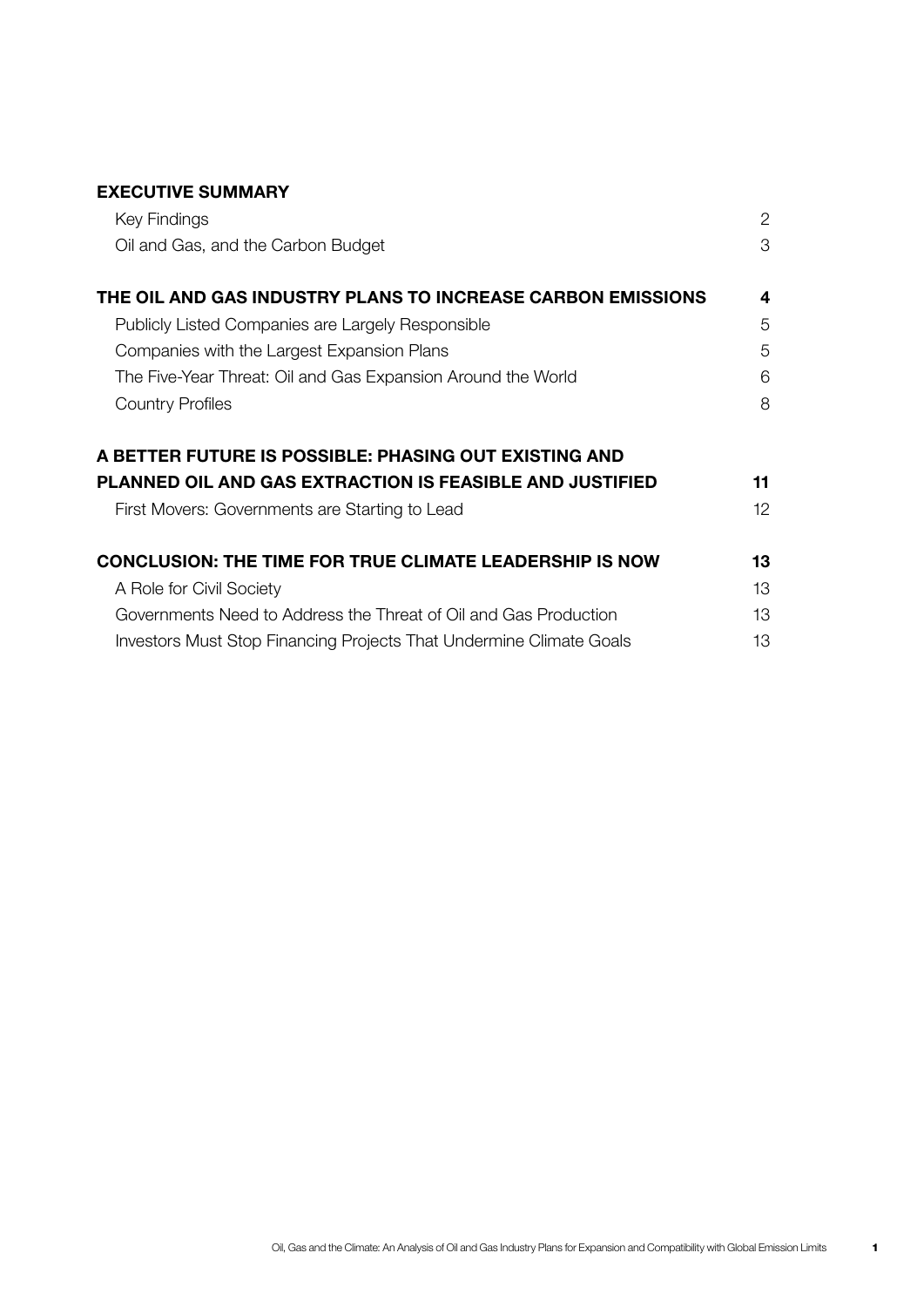# EXECUTIVE SUMMARY

This data briefing analyzes the expansion plans of the oil and gas industry and assesses the compatibility with Paris climate goals. We primarily focus on the global expansion threat over the next five years (2020 to 2024). This short-term focus illustrates the urgent need for government, investor, business, and civil society action to chart a different course – to stop licensing and permitting new production and infrastructure and instead manage a swift and just phase-out of oil and gas extraction.

In terms of the global threat, three different metrics are summarized:

- 1. The investment the oil and gas industry intends to sink into developing new oil and gas fields and shale wells between 2020 and 2024, which creates a carbon lock-in effect out to 2050;
- 2. The new production that would result from these expansion projects; and
- 3.The total cumulative carbon dioxide emissions that new financial investment decisions made over the next five years could unlock in coming decades.

### Key findings

- Carbon emissions from oil and gas in *operating* fields and mines globally would push the world beyond 1.5°C of warming and make it impossible to meet our global obligations under the Paris Agreement. This is true even if global coal use were phased out overnight, and cement emissions were drastically reduced.
- Over the next five years, from 2020 to 2024, oil and gas companies are set to invest a further USD 1.4 trillion in new oil and gas extraction projects.<sup>1,2</sup> The majority of this investment will be in shale and offshore oil and gas.
- New financial investment decisions over this five-year period have the potential to unlock more than 148 GtCO<sub>2</sub> from currently undeveloped reserves<sup>3</sup> before 2050, equivalent to building over 1200 new average U.S. coal-fired power plants.4
- In the near-term looking just at production from expansion projects over the next five years North America accounts for 85% of new supply.<sup>5</sup> U.S. oil and gas expansion by *itself* will make it impossible for the rest of the world to manage the safe, equitable and necessary decline of oil and gas production by 2050.
- Every major International Oil Company (IOC) has sanctioned new oil and/or gas projects that are not Paris Agreement compliant. Twenty-five companies are responsible for nearly 50 percent of the production to 2050 resulting from new expansion of oil and gas in the next five years.
- A well-planned phase-out of oil and gas production that considers the needs of workers and communities impacted by fossil fuel developments must start now to avoid climate breakdown and a deferred economic collapse. This does not mean turning off the taps overnight. Rather, it means taking climate limits seriously and intentionally planning to wind-down fossil fuel extraction at the pace required to meet them. An intentional and thoughtful phase-out approach makes it possible to create transition plans that are socially just and economically sound.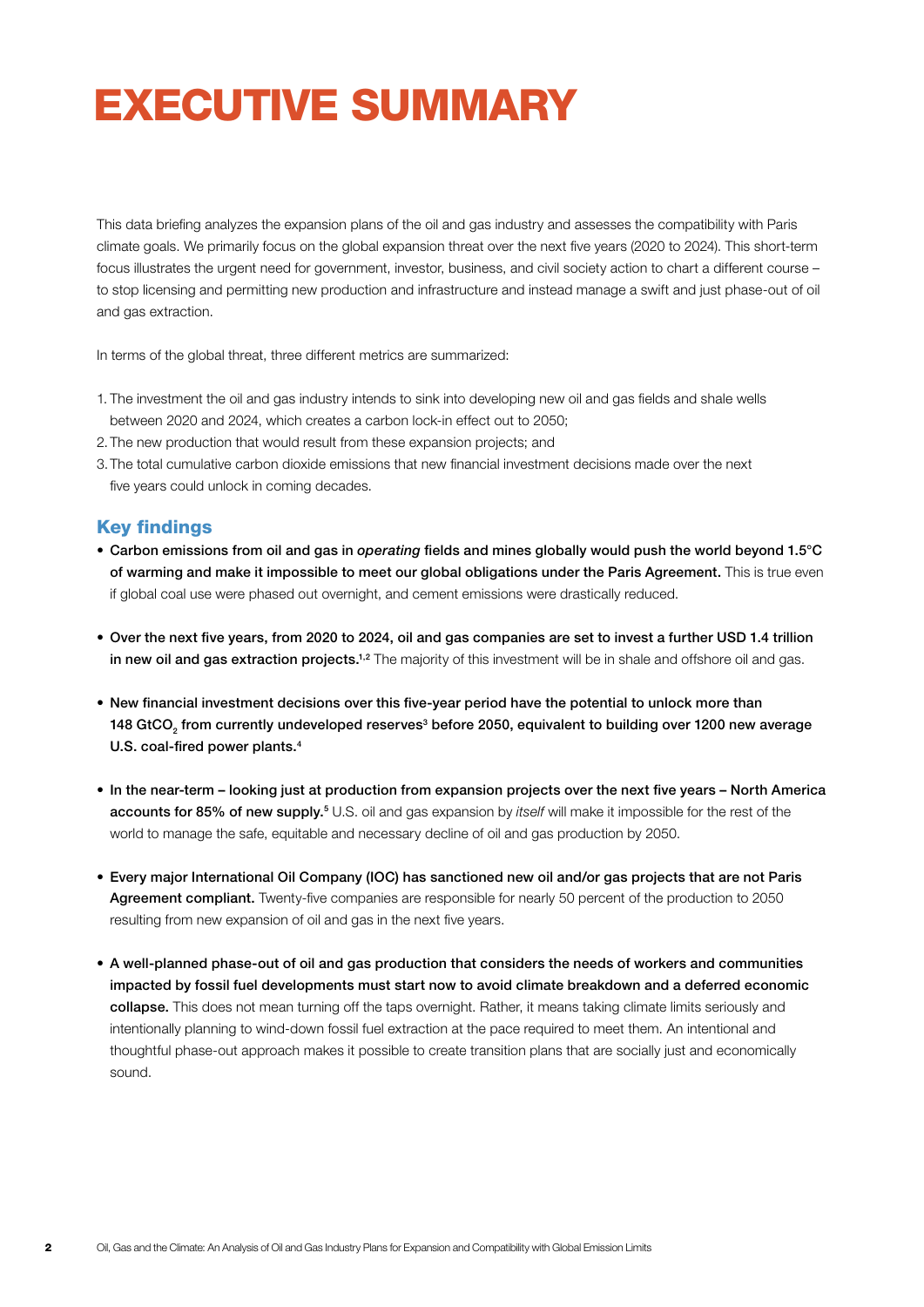- First Mover governments and institutions must continue to establish a new standard for climate leadership and ambition by:
	- Implementing bans on licenses, contracts, and permits for new oil and gas exploration and development, as is the case in Costa Rica, France, New Zealand and Belize.
	- Rapidly phasing out finance and subsidies for fossil fuel production. For instance, Swedfund excluded all oil, gas, and coal finance in 2017, Agence Francaise de Development excluded nearly all upstream and midstream oil and gas in 2019, the World Bank will exclude upstream oil and gas after 2019, and the European Investment Bank will exclude oil, gas, and coal projects after 2021.
	- Creating plans to phase out existing fossil fuel production at a pace aligned with the Paris goals, with high-income countries leading the way.
	- Developing and implementing just transition strategies for fossil-fuel-dependent regions, communities and workers in consultation with trade unions and local leaders as investment shifts to new economic sectors.

### Oil and Gas, and the Carbon Budget

The latest science from the Intergovernmental Panel on Climate Change (IPCC) indicates that we have to fundamentally shift our energy systems away from fossil fuels to stay within the limits set by the 2015 Paris Agreement. By 2030, global carbon emissions must be cut in half, compared to current levels, to be in range of limiting global warming to 1.5 degrees Celsius (°C).6

Even if global coal use were phased out overnight, and cement emissions were drastically reduced, carbon emissions from the oil and gas in *operating* fields globally would push the world beyond 1.5°C of warming and make it impossible to meet our global obligations under the Paris Agreement (Figure 1). Developed oil and gas fields contain approximately 510 GtCO<sub>2</sub> out of a remaining carbon budget (as of 2019) of 540 GtCO<sub>2</sub>.<sup>7</sup> Developed coal reserves, by comparison, are on track to emit 425 GtCO<sub>2</sub>, as shown in Figure 1. In short, the use of all hydrocarbons—oil, gas, and coal—must be phased out well before 2050, and we need to start on that pathway now.





*Sources: Rystad UCube, International Energy Agency (IEA), World Energy Council, IPCC, OCI analysis8*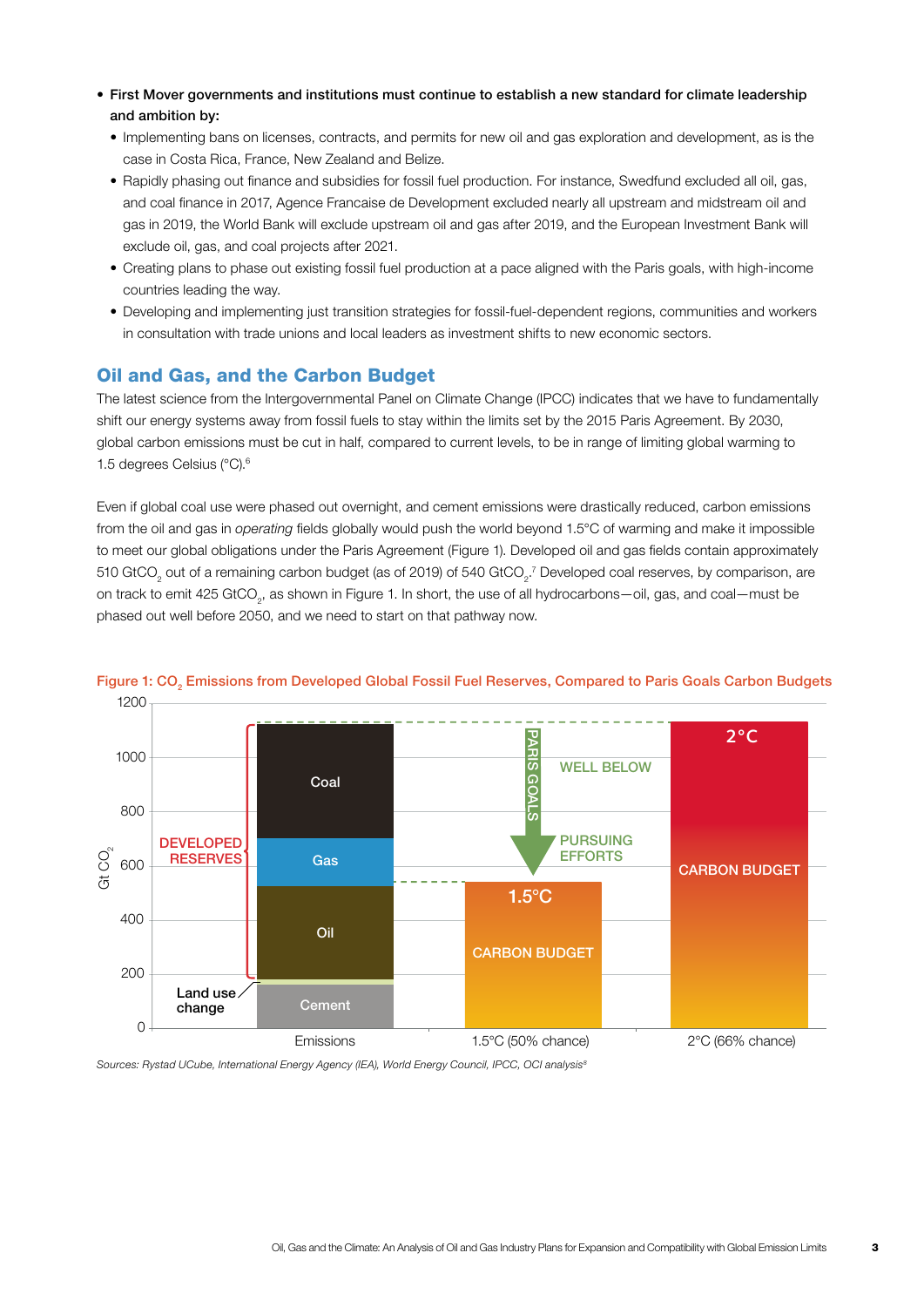# THE OIL AND GAS INDUSTRY PLANS TO INCREASE CARBON EMISSIONS

Despite global recognition that we need to transition to a zero-carbon economy, oil companies continue to plan for and invest in new oil and gas projects. Data from Rystad Energy, an industry consultancy, indicates that the oil and gas industry is ignoring the significant risks of climate change, acting contrary to what is required, and instead planning to dramatically expand oil and gas production over the next decade and beyond.

While capital expenditure (CapEx) on new oil and gas projects shrank after the low-price years of 2015 and 2016, it is now on a steady trend upward.<sup>9</sup> We are already seeing the effects of overinvestment in the existing fossil energy system. In 2018, oil and gas production grew by more than 3 percent. Not surprisingly, global carbon dioxide emissions grew by a similar amount, the sharpest rise since 2011.

Figure 2 shows the rise in capital expenditure into developing new oil and gas production since 2018. CapEx is projected to reach USD 365 billion (real) in 2024. Between 2020 and 2024, projected CapEx spent on new oil and gas extraction projects totals USD 1.4 trillion (real). This figure is for upstream only and does not include many billions more expected to be spent on pipelines, export terminals and other oil and gas related infrastructure.

As a result of this investment, global annual oil and gas production is on a trajectory to rise 7% between 2019 and 2024.10 By projecting production to 2050 from assets sanctioned for development over the next five years, total oil and gas unlocked reaches 197 billion barrels of oil and more than 1.1 quadrillion cubic feet of gas.11 This production locks in more than 148 GtCO<sub>2</sub> from currently undeveloped reserves,<sup>12</sup> equivalent to building 1200 new average U.S. coal-fired power plants.13



#### Figure 2: Global Upstream CaPex into New Oil and Gas Development

*Source: Rystad Energy UCube*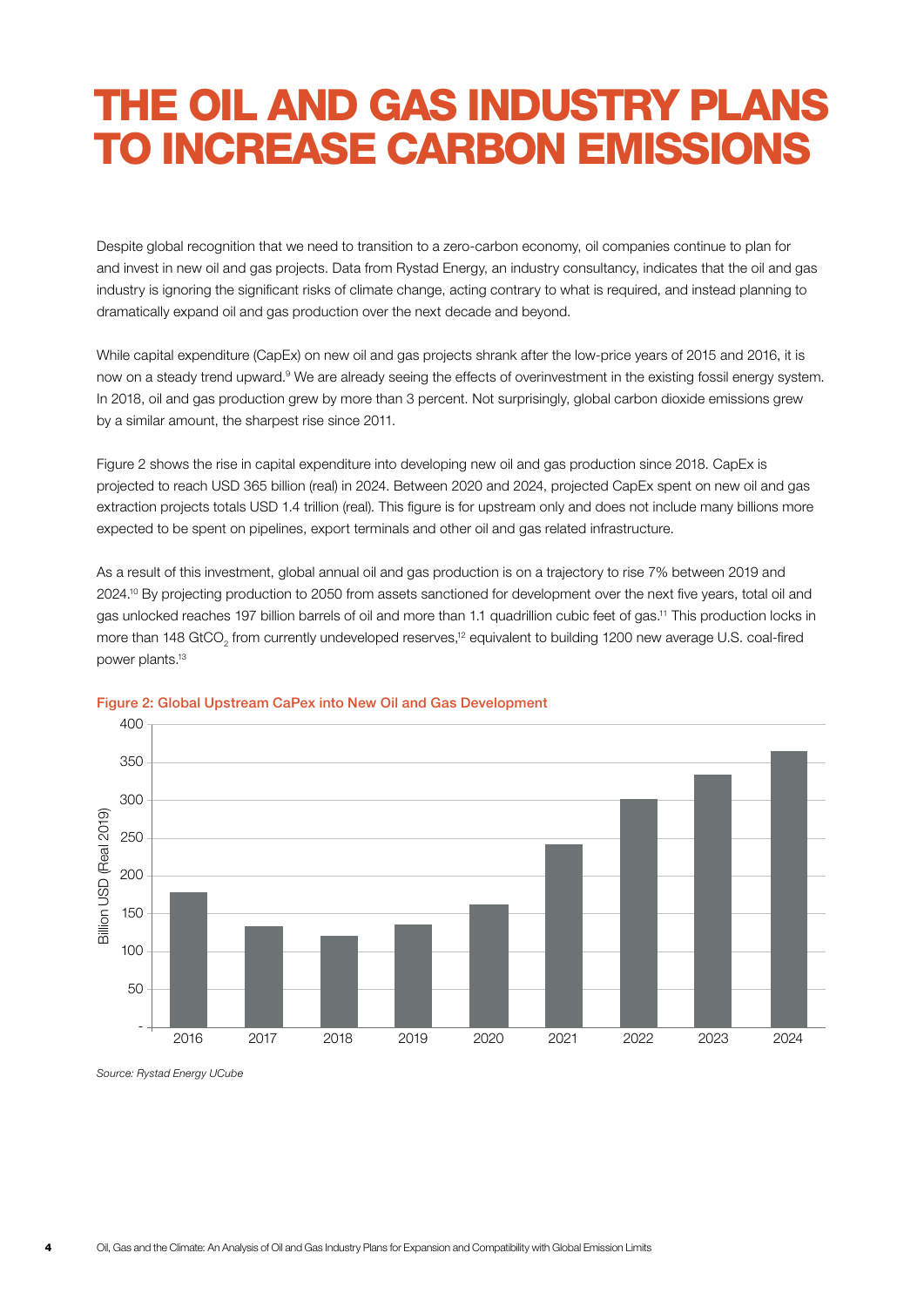# Publicly Listed Companies Are Largely Responsible

#### Companies with the largest expansion plans

According to Carbon Tracker Initiative, every major International Oil Company (IOC) has sanctioned new oil and/or gas projects that are not Paris Agreement compliant, including large European companies that are doing the most to try to persuade investors and the public that they are responsive to climate concerns (BP, Shell, Total, Equinor).<sup>14</sup>

In our analysis, 25 companies are responsible for nearly 50 percent of the production to 2050 from investment sanctioned in the next five years. Only four of these companies are fully state-owned, with the rest a mix of fully and partially public companies. One of the state-owned companies, Saudi Aramco, is preparing to list in what might be the largest IPO in history.

All of the major IOCs are on the list. All but two of them, Total and Eni, have over 50 percent of their new development in shale plays. Shell is second only to Gazprom in the size of projected production from new development. Seven of the top 25 are 100 percent invested in shale production.

Figure 3 shows the companies ranked by the amount of production that they would unlock through to 2050 by their new development between 2020 and 2024. Fully state owned means companies are not listed on any stock exchange.

| Company                          | Production (Billion BOE) | <b>Fully State Owned</b> | Shale Percentage |
|----------------------------------|--------------------------|--------------------------|------------------|
| GazProm                          | 21.7                     | N                        | 0%               |
| Shell                            | 17.7                     | $\mathsf{N}$             | 60%              |
| ExxonMobil                       | 14.3                     | $\mathsf{N}$             | 57%              |
| Chevron                          | 11.9                     | $\mathsf{N}$             | 77%              |
| Qatar Petroleum                  | 11.1                     | Y                        | 0%               |
| Occidental                       | 10.2                     | N                        | 97%              |
| PetroChina                       | 10.0                     | N                        | 54%              |
| <b>BP</b>                        | 7.4                      | $\mathsf{N}$             | 53%              |
| <b>EOG Resources</b>             | 5.7                      | $\mathsf{N}$             | 100%             |
| Saudi Aramco                     | 5.2                      | Y                        | 0%               |
| Rosneft                          | 5.1                      | $\overline{N}$           | 0%               |
| Total                            | 4.8                      | $\overline{N}$           | 6%               |
| Equinor                          | 4.3                      | N                        | 27%              |
| Abu Dhabi NOC                    | 4.3                      | Y                        | 0%               |
| Government of Brazil             | 4.2                      | Y                        | 0%               |
| Encana                           | 4.2                      | $\overline{N}$           | 100%             |
| Concho Resources                 | 4.1                      | $\overline{N}$           | 100%             |
| Chesapeake                       | 4.0                      | N                        | 100%             |
| Eni                              | 4.0                      | $\mathsf{N}$             | 0%               |
| Petronas                         | 4.0                      | $\mathsf{N}$             | 20%              |
| ConocoPhillips                   | 3.8                      | $\mathsf{N}$             | 66%              |
| Cimarex Energy                   | 3.6                      | $\mathsf{N}$             | 100%             |
| Antero Resources                 | 3.6                      | N                        | 100%             |
| <b>Pioneer Natural Resources</b> | 3.6                      | $\mathsf{N}$             | 100%             |
| <b>CNOOC</b>                     | 3.5                      | $\overline{N}$           | 11%              |
| Total (Billion BOE)              | 176.4                    |                          |                  |

#### Figure 3: Top 25 Companies by Production Unlocked from New Development between 2020-2024

Billion Barrel Oil Equivalent includes oil and gas.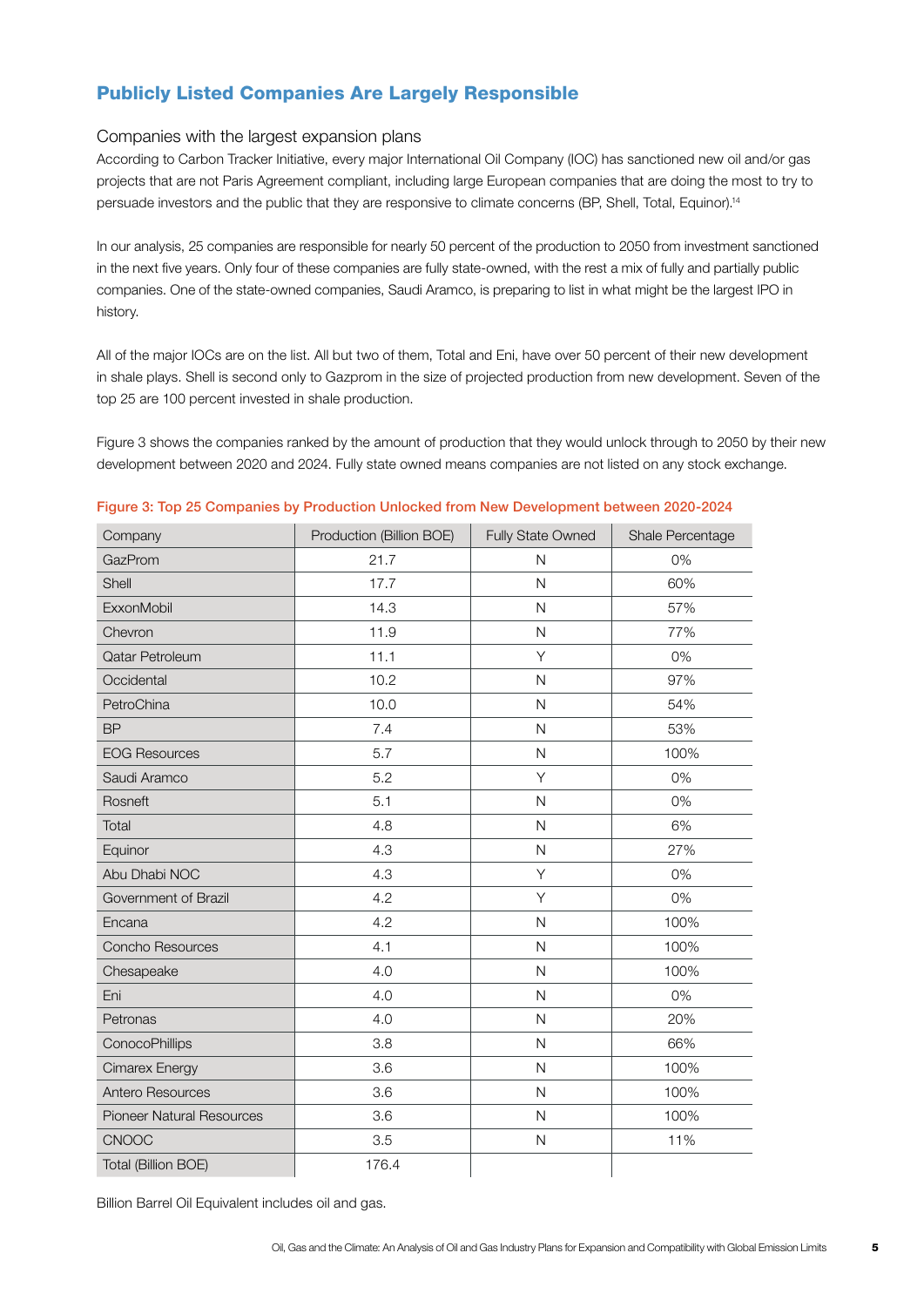# Carbon Capture and Storage (CCS)

Representatives of the oil and gas industry might challenge this analysis, arguing that increasing gas production is consistent with climate goals<sup>15</sup> on the grounds that emissions can be captured by carbon capture and storage (CCS) or bioenergy with CCS (BECCS).16 This view is disputed by a growing number of scientists, economists and risk analysts. As the recent IPCC report warns, "carbon dioxide removal deployed at scale is unproven, and reliance on such technology is a major risk in the ability to limit warming to 1.5°C."17 The economics of CCS are also unfavourable, and pilot projects to date have proven more costly and less effective than hoped.18

Given renewable technologies have become cheaper than oil and gas, the additional cost of CCS would put fossil fuels at a further competitive disadvantage.

**BECCS** is similarly unappealing. Offsetting a third of today's fossil fuel emissions would require land equivalent almost to half of the world's total cropgrowing area,19 risking large-scale food shortages, unsustainable freshwater use and massive habitat conversion.

Rob Bailey, formerly of Chatham House and now director of climate resilience at Marsh and McLennan, a global professional services firm, sums up the risk of relying on unproven technological fixes. *"Speculative negative emissions technologies may be worse than chimeras if they result in the false comfort that continued fossil fuel emissions can simply be offset, thereby diverting financial and policy resources from conventional mitigation. This would be reckless.*<sup>20</sup>

### The Five-Year Threat: Oil and Gas Expansion Around the World

Map 1: Top 100 New Oil and Gas Projects (Shale and Conventional), by Projected Production, 2019-2025



*Source: Rystad Energy UCube (April 2019)*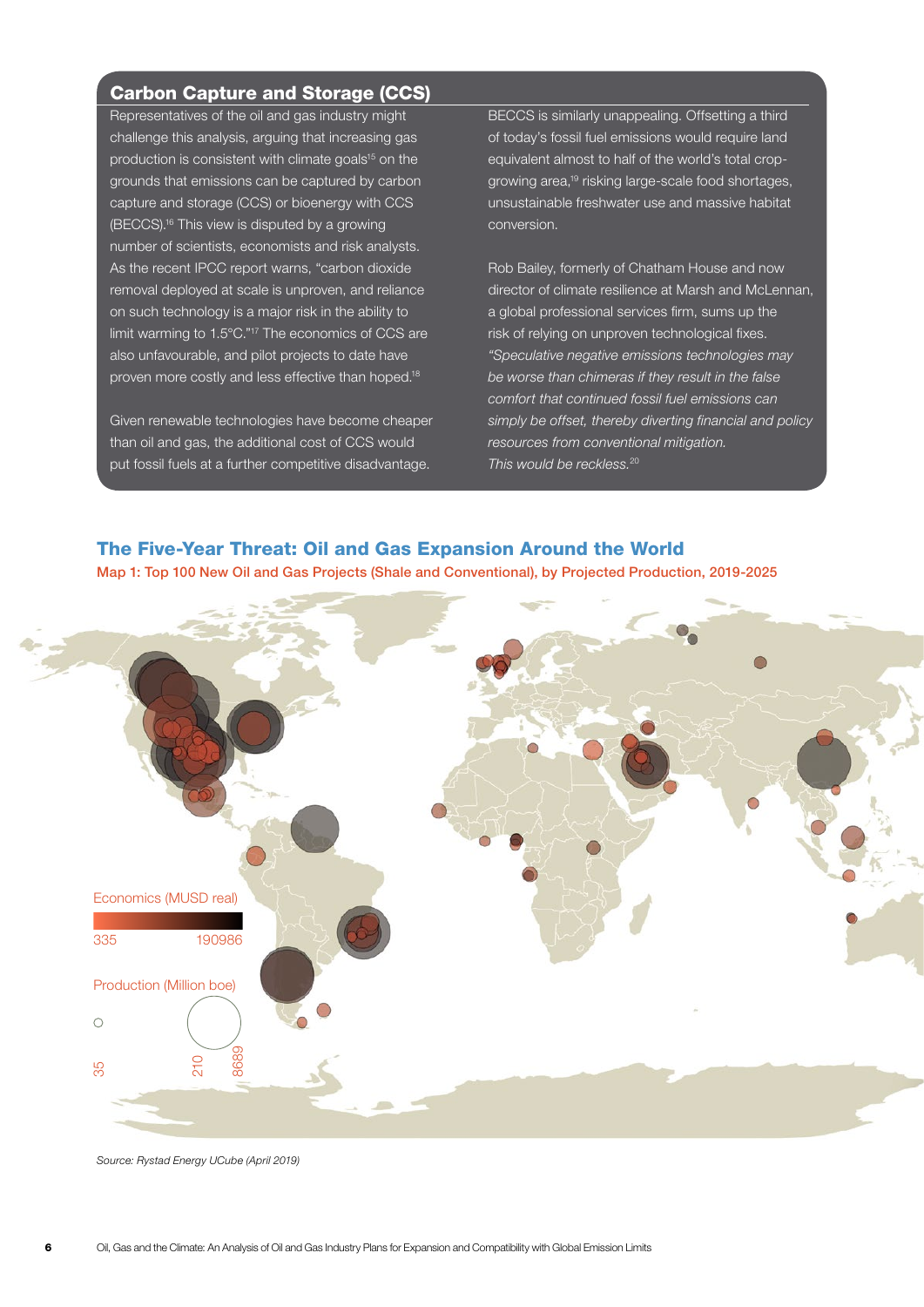#### Figure 4: Top Countries by Projected Production from New Oil and Gas Development, 2020-2024

Focusing on just the next five years, we see a number of key countries emerge with substantial expansion plans. The graphs demonstrate the importance of the U.S., with Canada and Argentina posing the next most risk.

#### a) U.S. expansion



#### b) Next top expanders



*Source: Rystad Energy UCube*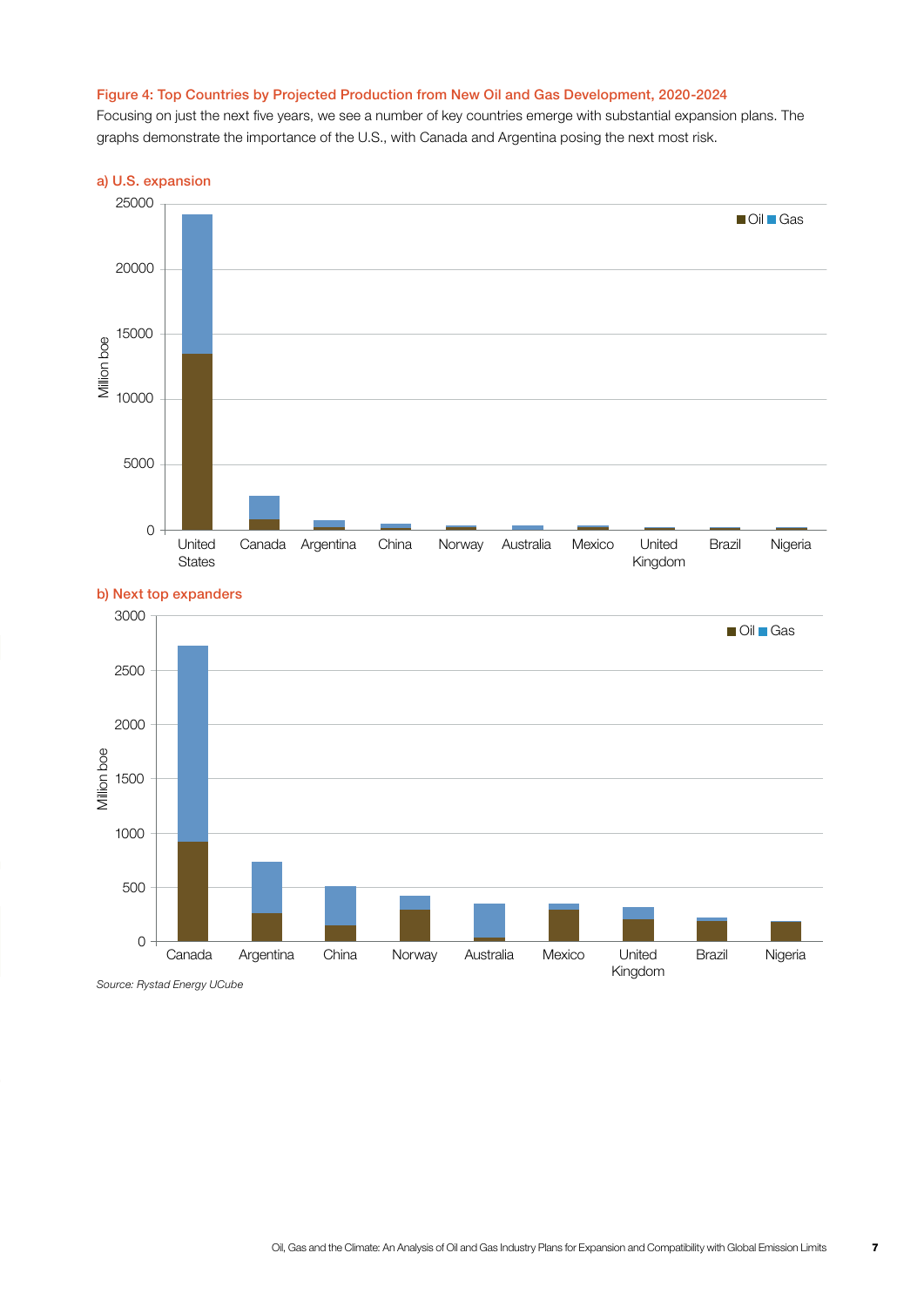# Country Profiles

Below are snapshots of countries with significant planned new expansion. This snapshot is not a comprehensive list of carbon risks, as there is critical fossil fuel infrastructure and expansion on every continent that is incompatible with the Paris climate goals. It serves to illustrate some of the key challenges globally.<sup>21</sup> In the country profiles, we provide a longer view of the potential climate impact of oil and gas expansion in each location, quantifying the total carbon pollution at risk of being unlocked between 2020 and 2050.

#### United States of America

- North America is set to see the largest projected volumes of new oil and gas development, accounting for 85% of global production from new development through 2024.<sup>22</sup> U.S. oil and gas expansion by itself will make it virtually impossible for the rest of the world to manage the safe, equitable and necessary phase-out of oil and gas production by 2050.
- $\bullet$  Through 2050, new drilling could unleash 120 billion tons of cumulative carbon pollution on top of 70 GtCO<sub>2</sub> locked in from already developed projects.<sup>23</sup> The 120 GtCO<sub>2</sub> from new projects is the equivalent of the lifetime carbon pollution of approximately 1000 U.S. coal fired power plants.<sup>24</sup>
- Through 2024, over 90% of U.S. oil and gas expansion would be shale production dependent on fracking.
- The Permian Basin, centered in west Texas and southeastern New Mexico, would account for 39% of new U.S. oil and gas production by 2050. It holds the greatest risk for new oil and gas development in the United States *and in the world*. 25
- The Appalachian Basin, with extraction centered in Pennsylvania, Ohio, and West Virginia, would account for 19% of new US production, while the Western Gulf Basin, including the Eagle Ford Shale play in Texas, would add 9%.26

#### **Canada**

- $\bullet\,$  New oil and gas development in Canada between now and 2050 could unlock an additional 25 GtCO<sub>2</sub>, more than doubling cumulative emissions from the sector, and equal to the lifetime emissions of more than 200 average Canadian coal plants.27
- Although opposition and poor economics have stymied significant expansion plans, two new projects in the Alberta tar sands have been approved in the last two years. Exxon's Aspen Oil Sands project was endorsed in November 2018, the first sanctioned greenfield oil sands project in five years. And in July 2019, Teck's new Frontier Mine was recommended by the National Energy Board but awaits Trudeau Cabinet approval. It could emit up to 4 MtCO<sub>2</sub> each year.28
- Shale gas extraction, particularly the Montney Shale Basin<sup>29</sup> in British Columbia, is a major focus of the industry. They are projected to invest CapEx totaling USD 26 billion (real 2019) over the next five years for new development in the Montney Basin. From 2020 to 2050, new gas projects could be responsible for as much CO<sub>2</sub> as new oil projects.
- A report from the Canadian gas industry predicts the country's gas production could be as high as 21 bcf/d in 2040.<sup>30</sup> The Canadian Association of Petroleum Producers projects that Canadian crude oil production will increase by 1.27 million barrels per day to 5.86 million b/d by 2035.31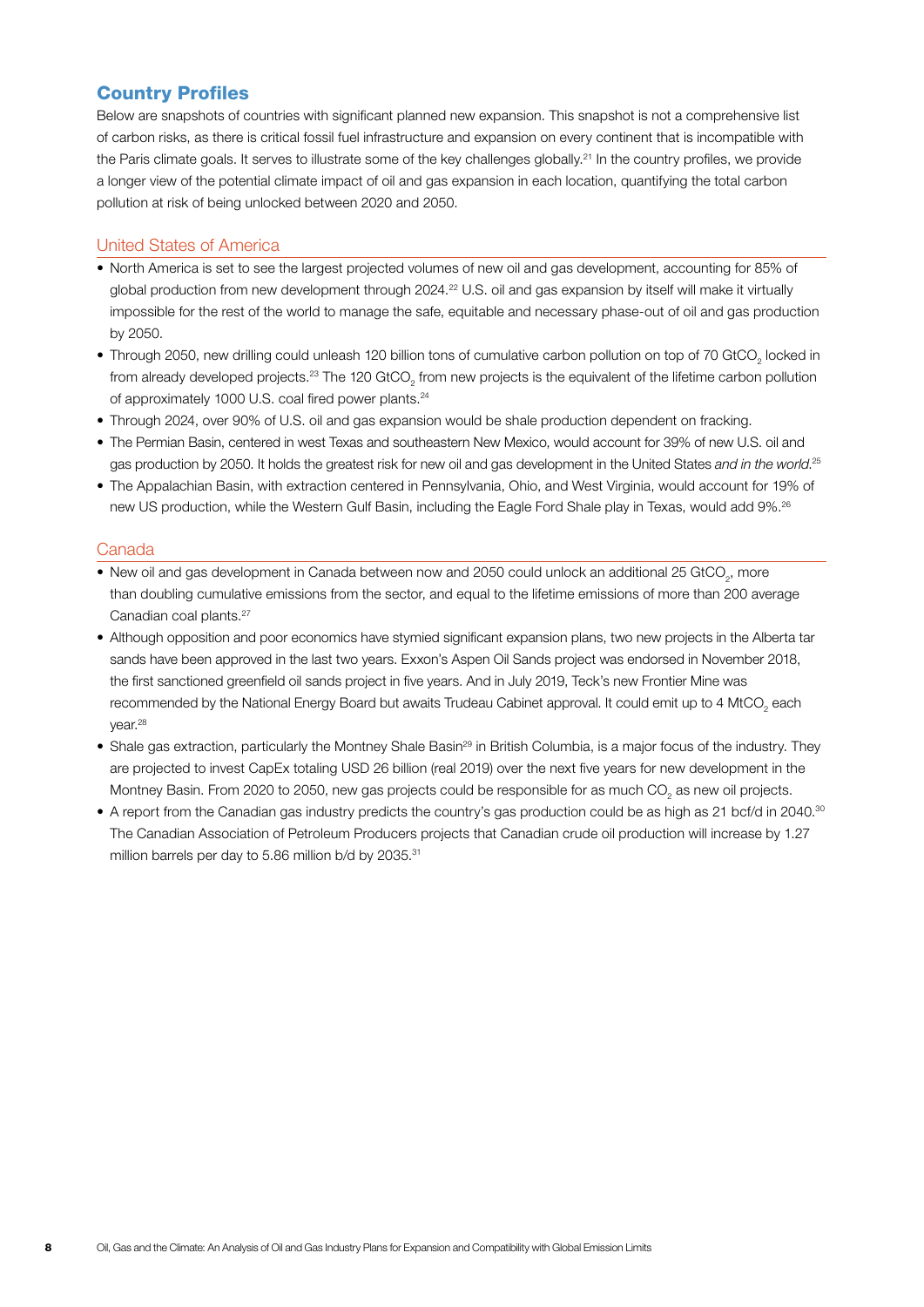#### Argentina

- The United States Energy Information Agency ranks Argentina's shale gas and oil resources in second and fourth place, respectively, in the world.<sup>32</sup>
- Almost all of Argentina's expansion plans involve shale oil and gas development in the Neuquén Basin in Northern Patagonia, where the Vaca Muerta formation is located.
- If the Vaca Muerta fracking project receives the infrastructure investment and government support for continued expansion, the associated cumulative emissions will quadruple by 2050, exceeding eight GtCO<sub>2</sub> in total.<sup>33</sup>
- The drilling of new wells would unleash four times more carbon compared to existing development over the next three decades.34
- Exploited to their maximum potential, Argentina's shale gas reserves could eat up 11.4% of the world's remaining carbon budget required to keep global temperature rise to below 1.5º.35

#### Brazil

- Oil and gas production has grown 13% since 2015, and Brazil is planning to expand production by more than 60% by 2030, drastically increasing greenhouse gas emissions.
- New licensing and development decisions could triple the cumulative carbon impact of Brazilian production to 2050.36
- Of a potential 26 Gt of cumulative carbon pollution from Brazilian oil and gas from 2020 to 2050, more than two-thirds is not yet committed.37

#### Ecuador

- Ecuador has the third-largest oil reserves in South America, largely in the Oriente Basin in the eastern part of the country.38
- Despite long-term production declines, Ecuador is pulling out of OPEC to free itself from restrictions and increase output.39
- New development could increase cumulative carbon emissions from Ecuadorian oil and gas by just over 40% by 2050.

#### Guyana

- Offshore Guyana represents ExxonMobil's largest global oil play outside the Permian Basin.
- Guyana is estimated to have reserves totaling 13.6 billion barrels of oil and 32 trillion cubic feet of gas.40
- $\bullet$  Production is projected to reach 450,000 barrels per day by 2025, creating nearly 69 million MtCO<sub>2</sub> per year.
- One project, the offshore Stabroek block led by Exxon, Hess, and the China National Offshore Oil Corporation, is expected to deliver six billion barrels of oil equivalent. The first three projects under development by this partnership alone will produce 197 million barrels of oil per year and 85 million MtCO<sub>2</sub> in associated emissions between 2024 and 2030.41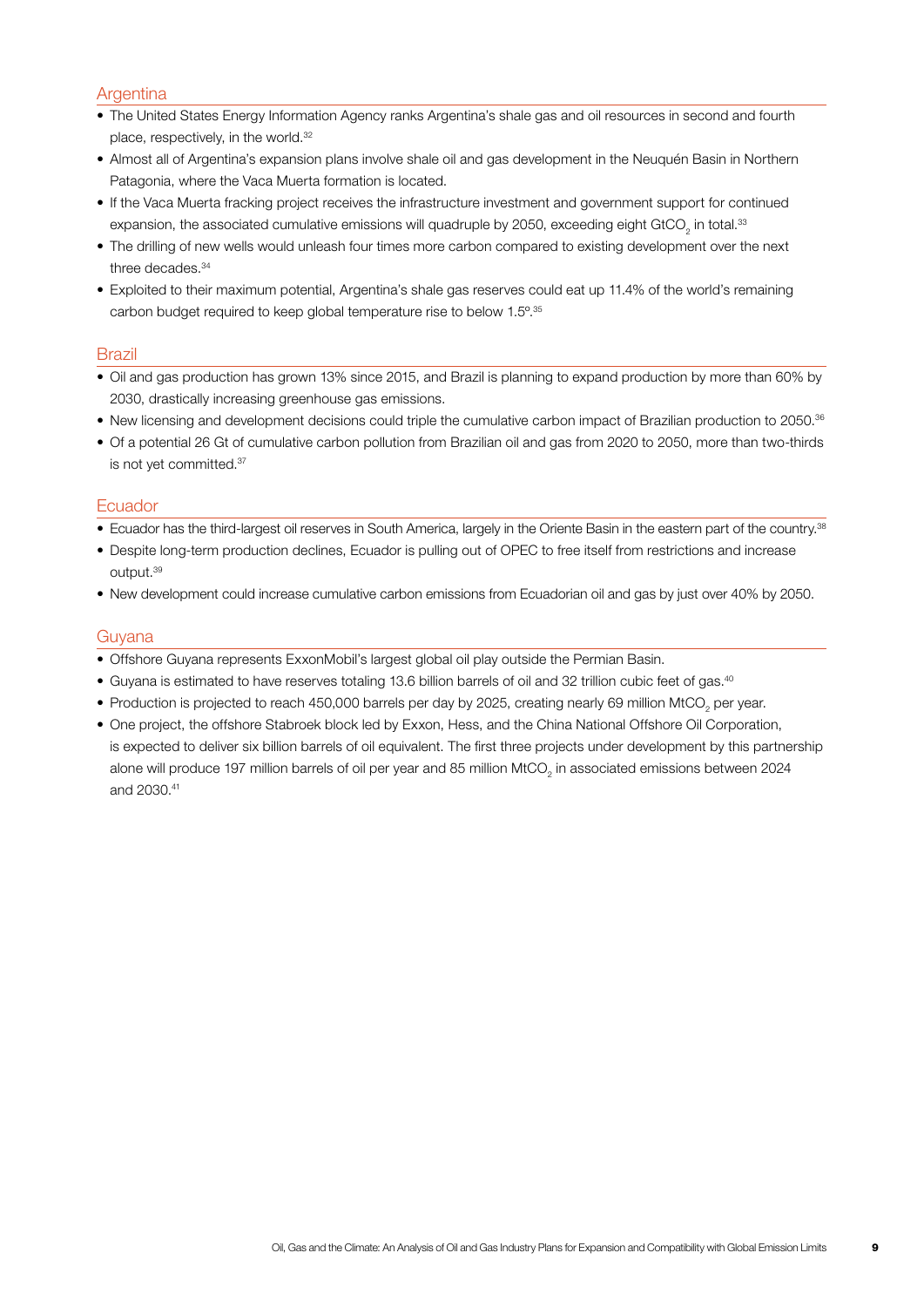#### **Denmark**

- Denmark is poised to significantly expand its North Sea oil and gas extraction from now through the early 2030s, but 60 percent of the related emissions are not yet committed.<sup>42</sup>
- If new licenses and permitting move forward, carbon emissions from Danish-produced oil and gas would overtake Denmark's total expected domestic CO<sub>2</sub> emissions from energy by mid-2025.
- $\bullet$  Of the projected emissions, 193 MtCO<sub>2</sub> is associated with 'undeveloped' fields that have been awarded licenses already, and another 208 MtCO<sub>2</sub> with 'undiscovered' fields that will require new licenses. These new projects would increase the cumulative emissions associated with Danish oil and gas from 2020 to 2050 by 150%.43

#### **Norway**

- Norway has the fifth most aggressive near-term expansion plans in the world.
- Current projections suggest Norwegian oil production would still exceed 1.2 million barrels of oil equivalent by 2050, and gas would be about 6,000 million cubic feet per day by 2050.44
- Despite its reputation internationally as a climate leader, the Norwegian government is pushing ahead with oil and gas extraction inconsistent with the Paris Agreement, offering a record number of 93 blocks for oil and gas exploration in the Barents Sea alone in 2019.
- Norway's proposed and prospective new oil and gas fields would lead to 77% more cumulative emissions to 2050, compared to what is in currently operating fields.
- Norway is the world's seventh largest exporter of carbon emissions. Through its oil and gas exports, Norway is exporting 10 times more emissions than the country produces at home.<sup>45</sup>

#### United Kingdom

- The UK is the second largest producer of oil and gas in Europe.
- Already operating oil and gas reserves amount to 5.7 billion barrels, while undeveloped and undiscovered fields contain a further 14.3 billion barrels of oil and gas equivalent—2.5 times the amount of oil being currently produced.<sup>46</sup>
- The government's stated policy objective which is a legal obligation enshrined in legislation, is to maximise the economic recovery of all UK reserves or in other words to try to extract every last drop. The government has begun to expand production.
- Opening new fields would nearly quadruple the emissions from UK oil and gas.
- Additional emissions from expanding North Sea extraction far exceed carbon savings from the UK's coal phase-out. Recent subsidies for oil and gas extraction will add twice as much carbon to the atmosphere as the phase-out of coal power saves.47

#### **Australia**

- Australia is already the second-largest liquefied natural gas (LNG) exporter in the world (behind Qatar).
- New oil and gas development in Australia threatens to double the carbon pollution enabled by the country's oil and gas production through 2050.
- $\bullet$  The carbon pollution unlocked by new oil and gas extraction projects could total nearly 13 GtCO<sub>2</sub>. For context, that would be the carbon equivalent of opening nearly three new coal mines on the scale of the controversial Adani Carmichael project as it was originally proposed (its proposed size was reduced at the end of 2018).48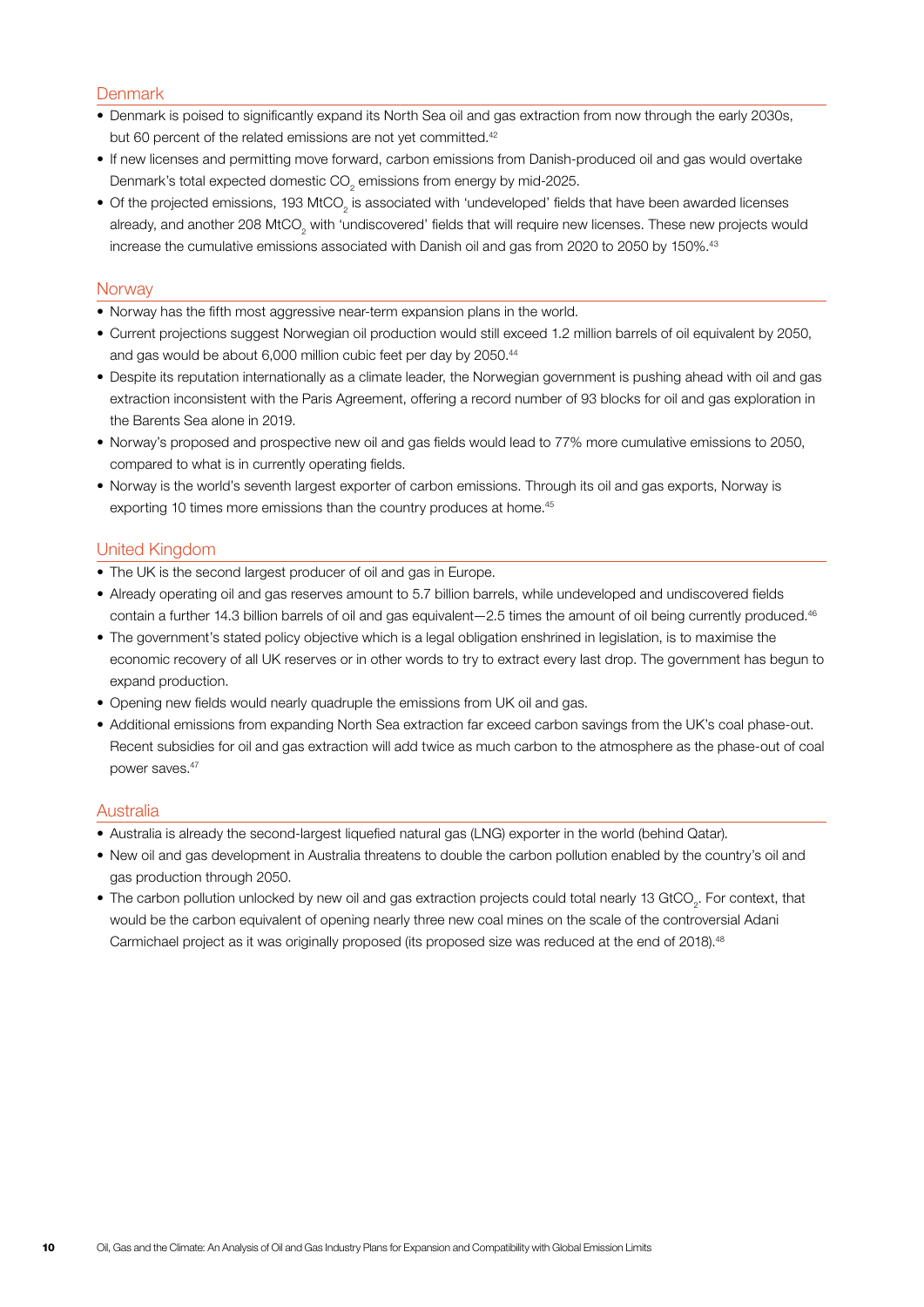# A BETTER FUTURE IS POSSIBLE: PHASING OUT EXISTING AND PLANNED OIL AND GAS EXTRACTION IS FEASIBLE AND JUSTIFIED

Despite the scale of the challenge, it is possible to stop the expansion of oil and gas production and avoid the associated carbon impacts. Expansion plans will depend on new licenses and permits from governments and a significant buildout of new infrastructure, as well as trillions of dollars of public and private investment, much of which civil society is or will be contesting.

Ceasing the approval of new projects would put production on a necessary, albeit insufficient, trajectory downward to 2030 (Figure 5 - blue line). Stopping industry expansion would allow production of oil and gas to fall by 13% in five years and by just over 30% by 2030. If no new fields are developed, global extraction will flatten out for a few years, followed by a decline of between 4% and 7% per year.<sup>49</sup> These steps, combined with the early closure of some existing extraction projects would put us on a path to keep warming to 1.5ºC (green line) without relying on unproven carbon-dioxide removal technologies.





*Source: IPCC/IAMC 1.5°C Scenario Explorer and Data hosted by IIASA,50 Rystad Energy UCube*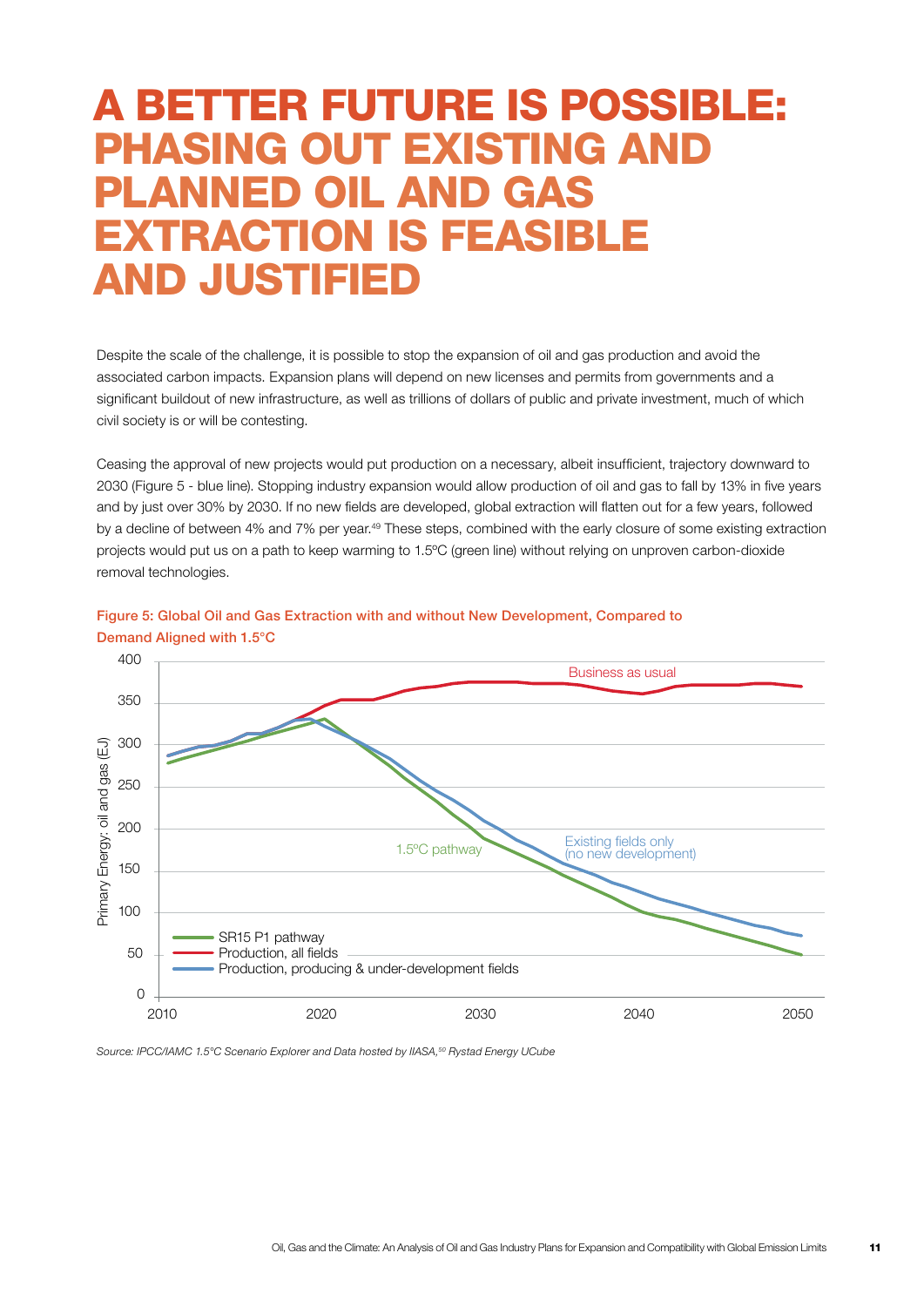Importantly, an alternative supply of energy and materials is feasible. The declining cost of renewable energy is quickly eliminating the financial and economic case for fossil fuels. Already, over three-quarters of the onshore wind and four-fifths of the utility-scale solar PV project capacity due to be commissioned in 2020 should provide lower-priced electricity than the cheapest new coal-fired, oil or gas options.<sup>51</sup> This means renewables are now on track to replace fossil fuel supply with a more cost-effective alternative. As the International Energy Agency (IEA) acknowledged, offshore wind is set to be competitive with fossil fuels in the next decade, with the potential to meet Europe's entire electricity demand more than 10 times over. Perhaps even more importantly, the IEA sees offshore wind as matching the capacity factors of efficient gas-fired power plants and coal-fired power plants, thereby addressing concerns over intermittency.<sup>52</sup>

The demand for fossil fuels appears set to drop faster than predicted, too. A 2019 report by BNP Paribas concluded that *"the economics of oil for gasoline and diesel vehicles versus wind- and solar-powered EVs are now in relentless and irreversible decline, with far-reaching implications for both policymakers and the oil majors."53* As a result of citizen pressure, significant users of hydrocarbons such as consumer goods retailers are escalating their efforts to, for example, use recycled materials in their products and shift to 100% renewable energy.<sup>54</sup>

### First Movers: Governments are starting to lead

Many governments, especially at the local level, are stepping in to drive the transition and lead the required phase out. The list of countries and financial actors putting precedent-setting limits on oil and gas extraction – as part of comprehensive climate action – is growing:

- *Full licensing bans or moratoria:* Costa Rica (2011), France (2017)
- *Partial licensing bans:* New Zealand offshore (2018), Belize offshore (2018), Denmark onshore and inland waters (2018)
- *Pending licensing bans:* Sweden (2019)
- *Removing Financing for Upstream Oil and Gas Projects:* World Bank (2017; begins in 2020), Swedfund (2017), Agence Française de Développement (2019), European Investment Bank (2019, starts 2021)

*"Ensuring a liveable planet for future generations means getting serious about phasing out coal, oil and gas. Countries such as Costa Rica, Spain and New Zealand are already showing the way forward, with policies to constrain exploration and extraction and ensure a just transition away from fossil fuels. Others must now follow their lead. There is no time to waste."*

#### Christiana Figueres

Convenor, Mission 2020, and former Executive Secretary of the UN Framework Convention on Climate Change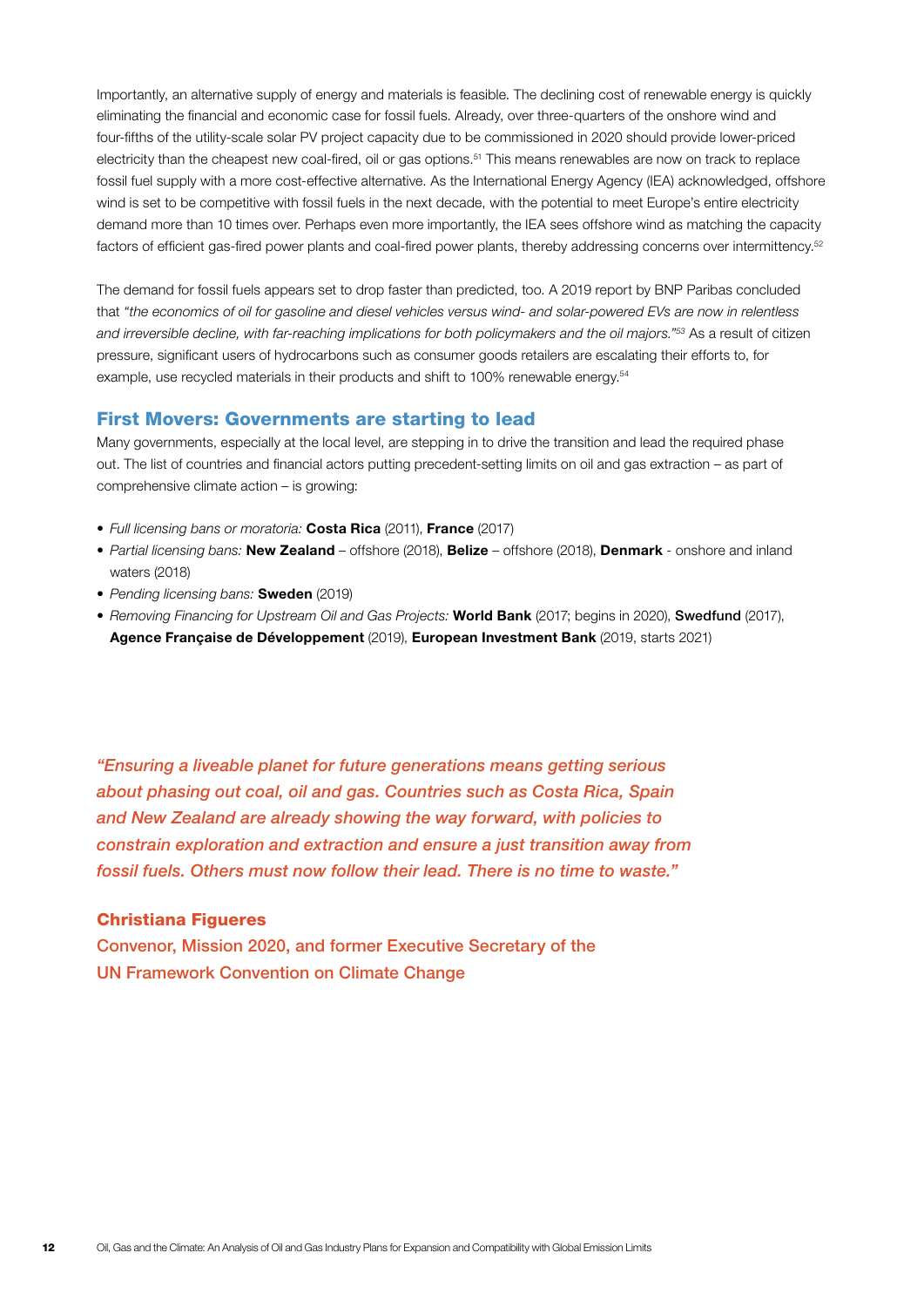*Other momentum:* The UK's Conservative party announced it would introduce a moratorium on fracking in England and Wales, if it remains in Government after December's general election, to follow the **Scottish** government's existing ban. Other parties have announced they would ban fracking in England and Wales. The Spanish government and Irish and Icelandic parliaments are considering bans on new oil and gas licenses. Active debates are happening in sub-national jurisdictions: the U.S. state of **California** is weighing steps towards a managed decline of oil, and a growing number of jurisdictions have banned specific types of fossil fuel development and/or infrastructure. Major insurers, banks, and pension funds, including AXA, BNP Paribas, ING, HSBC, Sweden's AP7, and Norway's Government Pension Fund Global, have begun withdrawing finance from certain types of oil extraction and pipeline projects.

It is only a matter of time that others intervene more to remove the enabling conditions, such as subsidies and permits, that allow the oil and gas industry to expand, and instead support the development of zero-carbon economic systems. It is vital that governments step in and do not leave it to the market economics for a number of reasons, in particular because fossil fuel incumbents are fighting back, flooding the market with cheap hydrocarbons that undercut clean alternatives to carbon-intensive energy, plastics and petrochemicals, thereby manufacturing demand for their products.

Progress to date and opportunities ahead are thanks largely to one of the greatest causes for optimism: the continued success of civil society campaigns worldwide. Given the feasibility of renewable energy and the need to dramatically reduce the use of plastic, coordinated efforts to stop new oil and gas projects are a necessary and justified response to the climate crisis.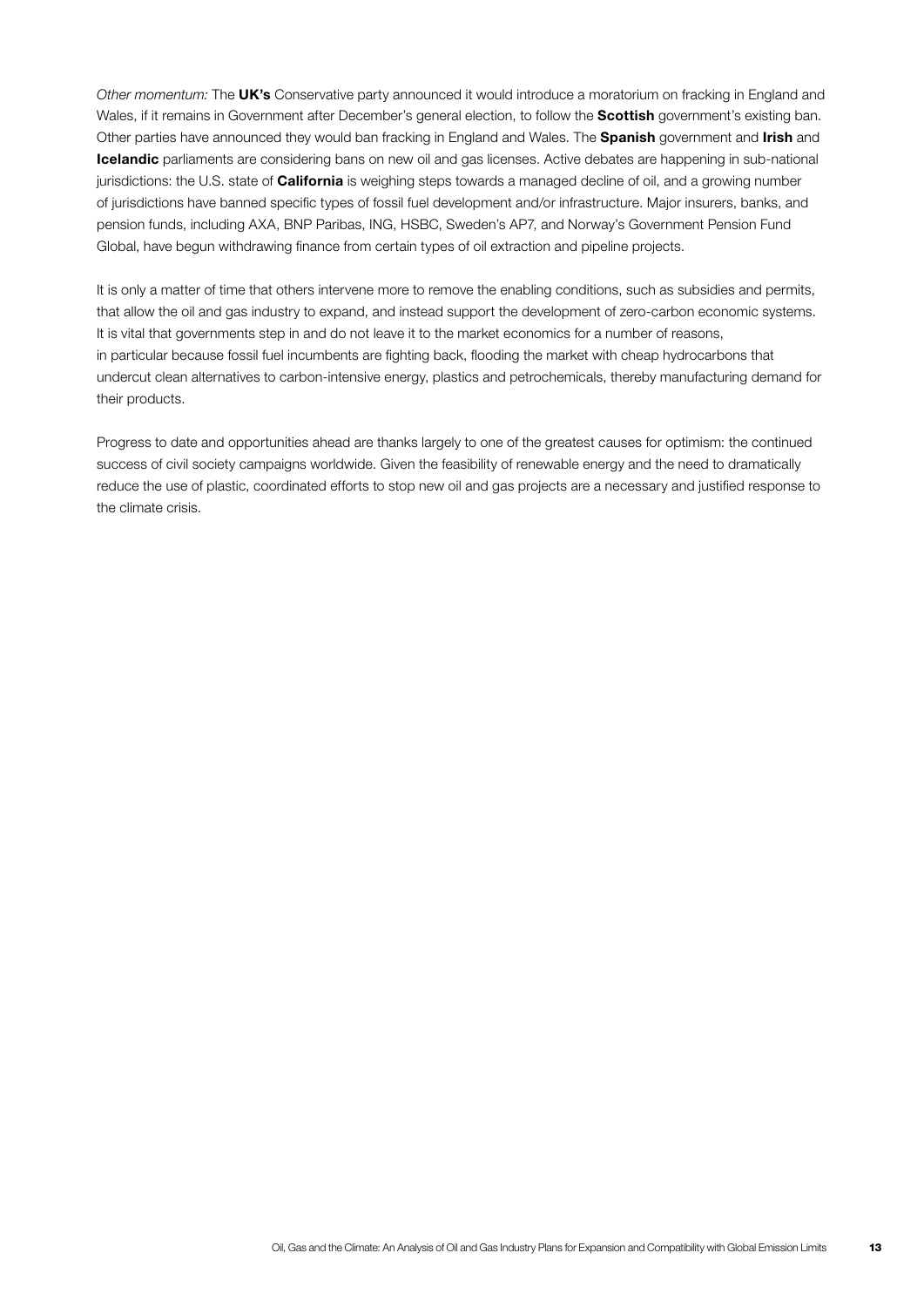# CONCLUSION: THE TIME FOR TRUE CLIMATE LEADERSHIP IS NOW

# A Role for Civil Society

2019 has been a landmark year for civil society demanding climate action. Global scale initiatives like FridaysForFuture and Extinction Rebellion join diverse and widespread grassroots movements around the world that are standing up to new fossil fuel projects and infrastructure. Increasingly, these tactics are matched by initiatives engaging board rooms and court rooms. The message is clear: there is no more time to waste, and little time for incremental or half measures. The end of the fossil fuel era is inevitable and necessary, but how it unfolds will be determined in the coming years.

Governments and institutions must listen to the science, echoed by people-powered movements, and begin a managed and just transition away from the fossil-fuel economy and towards the safe, clean and renewable energy that must power this century.

## Governments Need to Address the Threat of Oil and Gas Production

Governments, starting with wealthy, developed fossil fuel producing countries, must recognize that leadership on climate change needs to include plans for a just and equitable phase out of fossil fuel production. As this report has shown, the oil and gas industry's plans are incompatible with what governments agreed in Paris in 2015.

Given these inconvenient realities, governments must stop the various ways in which they currently encourage expansion: stop further exploration and licencing of new oil and gas projects; stop using export finance to enable projects overseas; and eliminate tax breaks and other subsidies for oil and gas exploration and production.

Furthermore, governments need to invest in a just transition for workers and communities affected by a gradual phaseout of production, with economic development strategies and support for training/retraining ensuring that Trade Unions are involved in the process. They must also accelerate the implementation of policies that shift demand away from fossil fuels, especially in the transportation, energy, plastics and petrochemicals sectors.

# Investors Must Stop Financing Projects That Undermine Climate Goals

The role of private finance cannot be ignored. Investors must acknowledge their responsibility to align their work with the Paris Agreement, in accordance with article 2.1.C, which states the need to make "finance flows consistent with a pathway towards low greenhouse gas emissions and climate-resilient development."

Oil and gas companies are set to invest USD 1.4 trillion into new oil and gas extraction over the next five years. Banks, debt and equity investors will be key enablers of expansion. Banks alone provided USD 1.9 trillion in finance to companies across the fossil fuel lifecycle from 2016 through 2018, with the annual total increasing each year since the Paris Agreement was signed.<sup>55</sup>

Through divestment, shareholder engagement, and legal pressure, investors are ramping up pressure on oil and gas companies, and the banks financing them, to align investments with the Paris goals. The debate is starting to shift. For example, leaders at Legal & General Investment Management, the UK's largest asset manager, issued a call last year for oil companies "to be clear that its future is one of long-term decline."56

It is imperative that investors build on such progress. They must not wait until 2050 to align their portfolios with the climate goals. Rather, they must act now to ensure their current and near term investments do not enable the oil and gas industry to build the new projects detailed in this report.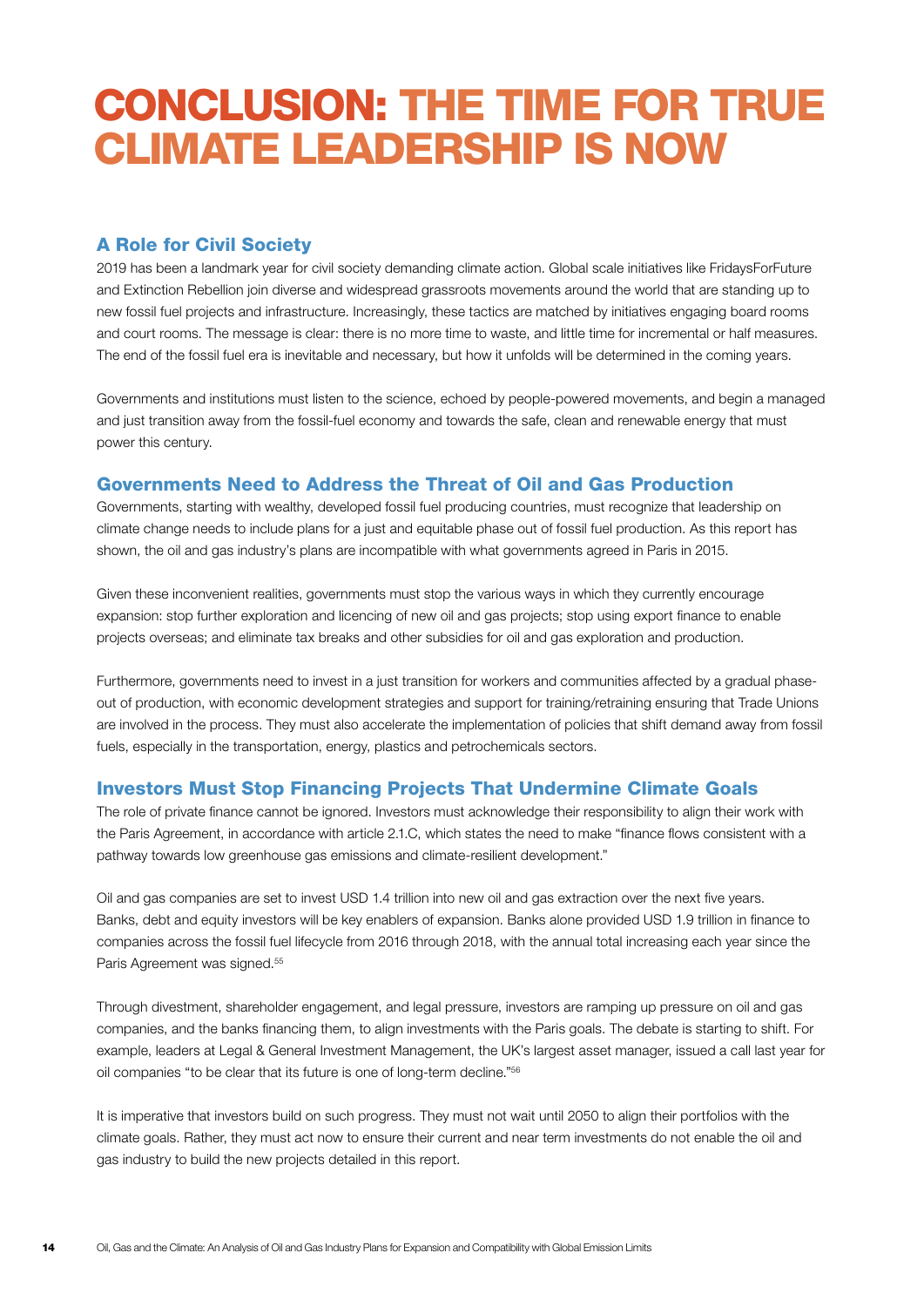#### Acknowledgments

Lead author: Jeff Gailus With research and analysis from Oil Change International

The report is a project of the Global Gas and Oil Network, supported by Oil Change International; 350.org; Center for Biological Diversity; Center for International Environmental Law; CAN-Rac Canada; Earthworks; Environmental Defence Canada; Fundacin Ambiente y Recursos Naturales:FARN; Global Witness; Greenpeace; Friends of the Earth Netherlands (Milieudefensie); Naturvernforbundet; Observatorio Petrolero Sur; Overseas Development Institute; Platform; Sierra Club; Stand.Earth.

A project of the Global Gas and Oil Network [www.ggon.org.](http://www.ggon.org)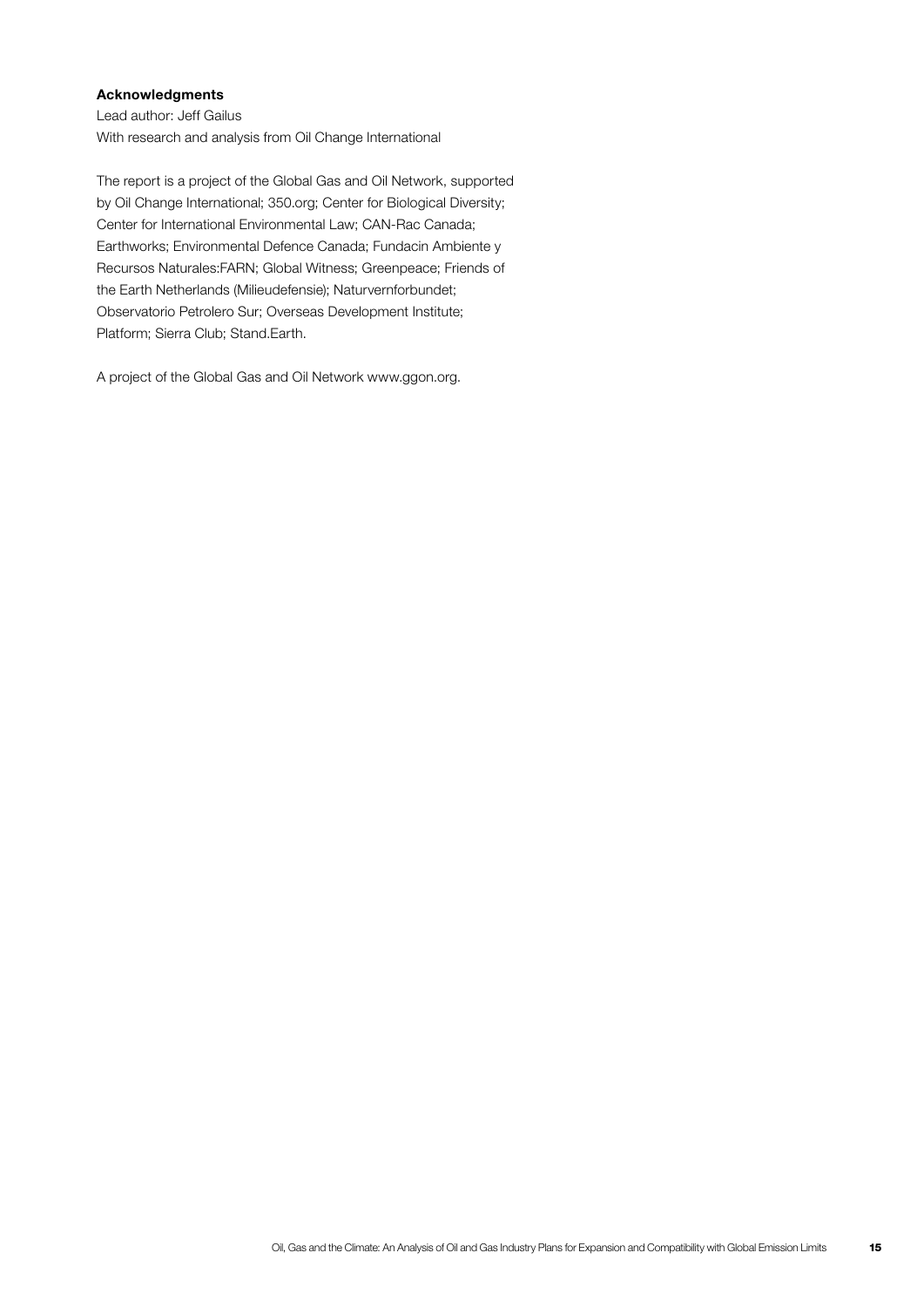#### **Endnotes**

- 1 All oil and gas production data in this report is from Rystad Energy AS UCube database, unless otherwise stated. All emissions numbers are calculated from the Rystad production data, unless otherwise stated. Rystad's commercial database, called the UCube, includes past, present, and future production and economics data for all of the world's oil and gas fields and projects (more than 65,000 in total). Historical data and projections are derived from independently verified data from company and government reports and Rystad's own modelling, and updated monthly. Rystad provides sophisticated query tools that allow for categorizing future production volumes according to the current stage of development of the resource. This allows us to analyse future production trajectories from existing projects only, i.e., fields that are already producing or under construction (or already-drilled wells, in the case of shale), compared to planned and projected expansion projects, i.e., reserves that are not yet developed and resources projected for exploration.
- 2 These numbers are upstream (extraction) only and do not include billions more in transport (pipelines), processing and export facilities.
- 3 82 Gt oil and 66 Gt of gas.
- 4 Coal plant equivalency based on U.S. Environmental Protection Agency estimate (as of Sept. 2017) that the average U.S. coal plant emits just over 4 million metric tonnes annually, and assuming a 30-year plant lifetime.
- 5 This is in part because we're looking at a short timespan and shale reserves are developed on a faster timeline than conventional projects.
- 6 IPCC, "Summary for Policymakers," In: *Global warming of 1.5°C. An IPCC Special Report*, [V. Masson-Delmotte et al. (eds.)], World Meteorological Organization, 2018, p. 12, [https://www.ipcc.ch/site/](https://www.ipcc.ch/site/assets/uploads/sites/2/2019/05/SR15_SPM_version_report_LR.pdf) [assets/uploads/sites/2/2019/05/SR15\\_SPM\\_version\\_report\\_LR.pdf](https://www.ipcc.ch/site/assets/uploads/sites/2/2019/05/SR15_SPM_version_report_LR.pdf).
- 7 The term "carbon budget" refers to the cumulative amount of CO<sub>2</sub> emissions permitted over a period of time to keep within a certain temperature threshold. According to the latest estimates as of the start of 2019, the total amount of CO<sub>2</sub> in the atmosphere needs to be less than 540 gigatonnes (Gt) for just a 50 percent chance of keeping the planetary warming below 1.5°C
- 8 Greg Muttitt, *The Sky's Limit: Why the Paris Climate Goals Require a Managed Decline of Fossil Fuel Production*, Oil Change International, September 2016,<http://priceofoil.org/2016/09/22/the-skys-limit-report/> (see Chapter 2 for detailed methodology); Carbon budgets updated: IPCC, *Special Report on Global Warming of 1.5 Degrees (SR15)*, 2018, Table 2.2, p. 108,<http://www.ipcc.ch/pdf/special-reports/sr15/>; Oil and gas developed reserves updated: Rystad UCube, accessed 7 April 2019.
- 9 Global Witness, *Overexposed: How the IPCC's 1.5º Demonstrates the Risks of Overinvestment in Oil and Gas,* April 2019, [https://www.](https://www.globalwitness.org/en/campaigns/oil-gas-and-mining/overexposed/) [globalwitness.org/en/campaigns/oil-gas-and-mining/overexposed/](https://www.globalwitness.org/en/campaigns/oil-gas-and-mining/overexposed/)
- 10 Rystad Energy UCube, October 2019.
- 11 Rystad Energy UCube, October 2019.
- 12 82 Gt oil and 66 Gt of gas.
- 13 Coal plant equivalency based on U.S. Environmental Protection Agency estimate (as of Sept. 2017) that the average U.S. coal plant emits just over 4 million metric tonnes annually, and assuming a 30-year plant lifetime.
- 14 Mike Coffin and Andrew Grant, Carbon Tracker Initiative, *Breaking the Habit - Why None of the Large Oil Companies are "Paris-Aligned", and What They Need to do to Get There*, September 2019, [https://www.](https://www.carbontracker.org/reports/breaking-the-habit/) [carbontracker.org/reports/breaking-the-habit/](https://www.carbontracker.org/reports/breaking-the-habit/)
- 15 For example see: Royal Dutch Shell, "Natural Gas: Providing More and Cleaner Energy," [https://www.shell.com/energy-and-innovation/natural](https://www.shell.com/energy-and-innovation/natural-gas/providing-more-and-cleaner-energy.html)[gas/providing-more-and-cleaner-energy.html,](https://www.shell.com/energy-and-innovation/natural-gas/providing-more-and-cleaner-energy.html) accessed April 23, 2019
- 16 A theoretical greenhouse gas mitigation technology which produces negative carbon dioxide emissions by combining sequestration of  $\mathrm{CO}_2$  by plants, bioenergy use, and storing the  $\mathrm{CO}_2$  emitted during the process through geologic carbon capture and storage (CCS).
- 17 Rogelj et al., "Mitigation Pathways," in Global Warming of 1.5°C, p. 96.
- 18 For example, the world's first industrial-scale CCS project, the Sleipner project in Norway, started in 1996 and was assumed to be safe until it was discovered to have fractures in its caprock in 2013. The Boundary Dam project in Canada, the first to install CCS at a power station, was exceptionally expensive to build and has struggled to operate as planned, suffered considerable cost overruns, and been forced to pay out for missing contractual obligations.
- 19 Twelve billion metric tons of carbon dioxide extracted per year is estimated to require a land area devoted to bioenergy of 380 to 700 million hectares, equivalent to 25 to 46 percent of total world cropgrowing area. Pete Smith et al., "Biophysical and economic limits to negative CO2 emissions," Nature Climate Change 6, 2015, p. 5, [https://](https://doi.org/10.1038/NCLIMATE2870) [doi.org/10.1038/NCLIMATE2870](https://doi.org/10.1038/NCLIMATE2870).
- 20 Carbon Brief, "In-depth: Experts assess the feasibility of negative emissions," December, 2016, https://www.carbonbrief.org/in-depthexperts-assess-the-feasibility-of-negative-emissions#bailey
- 21 The country profiles here are drawn from various previously published reports using different time frames for their analysis. Therefore some of the numbers do not precisely tally with the earlier sections of this report.
- 22 This is in part because we're looking at a short timespan and shale reserves are developed on a faster timeline than conventional projects:
- 23 Rystad Energy UCube (October 2018)
- 24 See footnote 12 for methodology
- 25 Kelly Trout and Lorne Stockman, *Drilling Towards Disaster: Why U.S. Oil and Gas Expansion Is Incompatible with Climate Limits*, Oil Change International, January 2019, Section III, [http://priceofoil.org/2019/01/16/](http://priceofoil.org/2019/01/16/report-drilling-towards-disaster/) [report-drilling-towards-disaster/](http://priceofoil.org/2019/01/16/report-drilling-towards-disaster/).
- 26 ibid.
- 27 Based on CoalSwarm data on annual Canadian coal plant emissions and operating units (updated in January 2019), and assuming a 30-year plant lifetime: [https://endcoal.org/global-coal-plant-tracker/summary](https://endcoal.org/global-coal-plant-tracker/summary-statistics/)[statistics/](https://endcoal.org/global-coal-plant-tracker/summary-statistics/).
- 28 Sharon J. Riley, "10 things you need to know about the massive new oilsands mine that just got a green light," The Narwhal, July 2918, [https://thenarwhal.ca/10-things-you-need-to-know-about-the-massive](https://thenarwhal.ca/10-things-you-need-to-know-about-the-massive-new-oilsands-mine-that-just-got-a-green-light/)[new-oilsands-mine-that-just-got-a-green-light/](https://thenarwhal.ca/10-things-you-need-to-know-about-the-massive-new-oilsands-mine-that-just-got-a-green-light/)
- 29 Projected to produce 2816 MBOE by 2025, and 7916 by 2030
- 30 Canadian Society for Unconventional Resources. LNG: *CANADA'S* GLOBAL. MARKET OPPORTUNITY. *Canada and the Natural Gas Economy*. *Special Report 1* | August 2019 [https://s3.amazonaws.](https://s3.amazonaws.com/media.dailyoilbulletin.com/pdf/LNG+-+Special+Report+1+-+August+2019.pdf) [com/media.dailyoilbulletin.com/pdf/LNG+-+Special+Report+1+-](https://s3.amazonaws.com/media.dailyoilbulletin.com/pdf/LNG+-+Special+Report+1+-+August+2019.pdf) [+August+2019.pdf](https://s3.amazonaws.com/media.dailyoilbulletin.com/pdf/LNG+-+Special+Report+1+-+August+2019.pdf)
- 31 Canadian Association of Petroleum Producers, *2019 Crude Oil Forecas*t, [https://www.capp.ca/publications-and-statistics/crude-oil](https://www.capp.ca/publications-and-statistics/crude-oil-forecast)[forecast](https://www.capp.ca/publications-and-statistics/crude-oil-forecast)
- 32 Diego DiRisio, *Vaca Muerta Mega Project. A Fracking Carbon Bomb in Patagonia*, December 2017, [https://www.boell.de/sites/default/files/](https://www.boell.de/sites/default/files/megaproject.pdf) [megaproject.pdf](https://www.boell.de/sites/default/files/megaproject.pdf)
- 33 *Rystad Energy UCube (March 2019)*
- 34 *Rystad Energy UCube (March 2019)*